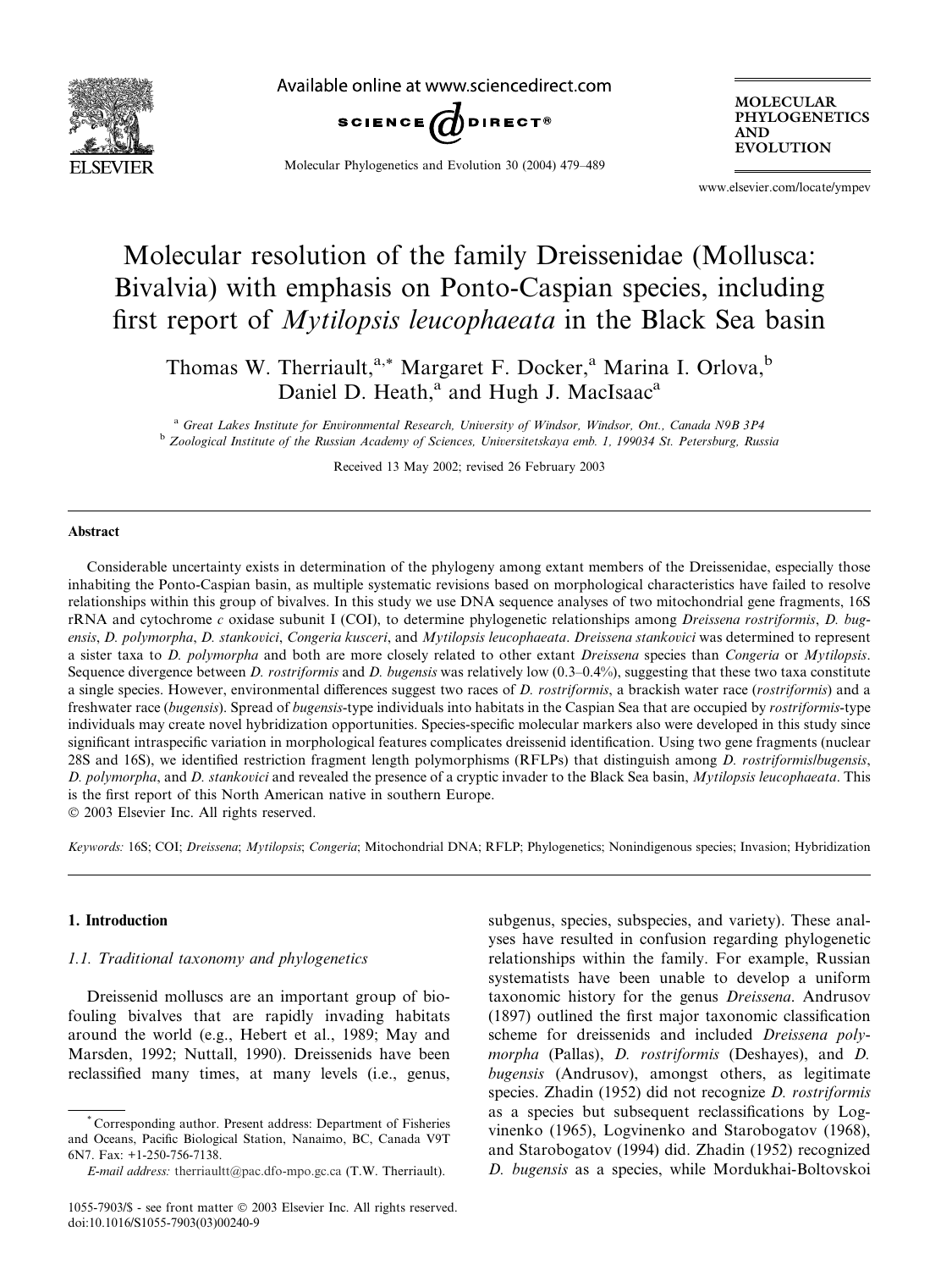(1960) classified  $D$ . bugensis as a subspecies of  $D$ . rostriformis. Starobogatov (1994) re-elevated D. bugensis to species level within the subgenus Pontodreissena and maintained species level classification for both D. polymorpha (subgenus Dreissena) and D. rostriformis (subgenus Pontodreissena) and included the newly identified D. stankovici (subgenus Carinodreissena). Rosenberg and Ludyanskiys (1994) comparative review of dreissenid taxonomy included additional species, subspecies, and varieties based primarily on Russian accounts (e.g., Andrusov, 1897; Babak, 1983; Logvinenko and Starobogatov, 1968; Nevesskaya, 1963; Starobogatov, 1970; Starobogatov, 1994; Taktakishvili, 1973).

Some workers have suggested that Dreissena and Mytilopsis evolved from extinct branches of the genus Congeria (Andrusov, 1897; Babak, 1983; Mackie et al., 1989; Starobogatov, 1994), while others maintain that Dreissena and Congeria arose from Mytilopsis (Marelli, 1994). Mytilopsis was considered a subgenus of Congeria by Russian taxonomists (Andrusov, 1897; Babak, 1983; Starobogatov, 1970), but was elevated to genus level by Nuttall (1990), a classification scheme later supported by Rosenberg and Ludyanskiy (1994). Marelli and Gray (1985) suggested that there exist only five extant species of Mytilopsis, including M. leucophaeata. Unfortunately, as with Dreissena, traditional taxonomic classification of the genus Mytilopsis is complex, discordant and variable through time. We argue that the use of molecular techniques can help clarify the phylogenetics of this group.

# 1.2. Distribution of dreissenids

Two of four Dreissena species used herein, D. rostriformis and *D. stankovici*, have never been reported outside their historical ranges (Table 1). Dreissena rostriformis occurs in the Middle and South Caspian Sea at

salinities between 12 and 13.5‰, while the closely related D. bugensis is typical of freshwater or oligohaline habitats both within its historical range in the Black Sea basin, and in its introduced range in the Volga River. D. polymorpha occurs in similar habitats as those reported for D. bugensis, but is capable of inhabiting mesohaline waters typical of the northern Caspian Sea (Table 1).

#### 1.3. Invasion history

Human activities are rapidly changing aquatic ecosystems. Most notable are activities related to transoceanic shipping and canal creation, both of which link water bodies and allow transfer of nonindigenous species between previously isolated aquatic ecosystems. The Dreissenidae have undergone considerable global redistribution as a result of shipping activities (Nuttall, 1990). Typically considered Ponto-Caspian ''endemics'' (Geary et al., 2000), two dreissenids have recently invaded the Laurentian Great Lakes. Dreissena polymorpha, the zebra mussel, was first discovered in Lake St. Clair in 1988 (Hebert et al., 1989), while D. bugensis, the quagga mussel, was first reported from Lake Ontario in 1991 (May and Marsden, 1992). A ''profundal'' variety was reported from deep-water habitats in Lake Erie in 1992 (Dermott and Munawar, 1993) and later identified as D. bugensis using allozymes (Marsden et al., 1996; Spidle et al., 1994). Another Dreissenidae, the dark false mussel *Mytilopsis leucophaeata*, is native to the Gulf of Mexico, but invaded the Hudson River, New York in the 1930s. The species also has recently been identified in the Upper Mississippi River (Koch, 1989) and at several locations in southern New England (Smith and Boss, 1996). Mytilopsis leucophaeata also has been reported from European waters as early as 1835 (Wolff, 1999) and is found along North Sea coasts from Germany to France (Marelli and Gray, 1983; Oliver et al., 1998) and

Table 1

|  | Historical ranges of extant dreissenids including distribution patterns related to salinity and depth |  |  |  |  |
|--|-------------------------------------------------------------------------------------------------------|--|--|--|--|
|--|-------------------------------------------------------------------------------------------------------|--|--|--|--|

| Species         | Historical range                                                                                                                            | Salinity <sup>a</sup>                   |                                         | Depth            |                     | Source                                                                              |
|-----------------|---------------------------------------------------------------------------------------------------------------------------------------------|-----------------------------------------|-----------------------------------------|------------------|---------------------|-------------------------------------------------------------------------------------|
|                 |                                                                                                                                             | Native                                  | Introduced                              | Native           | Introduced          |                                                                                     |
| D. polymorpha   | Estuaries and lower reaches<br>of Ponto-Caspian rivers and<br>Northern Caspian Sea,<br>coastal shallows of Middle<br>and South Caspian Seab | Oligohaline<br>Freshwater<br>Mesohaline | Oligohaline<br>Freshwater<br>Mesohaline | Shallow<br>water | $>60 \text{ m}$     | Starobogatov and Andreeva<br>$(1994)$ , Karataev et al.<br>(1998), Karpevich (1955) |
| D. bugensis     | Dnieper-Bug Liman and<br>lower reaches of Inguletz<br>River (Black Sea basin)                                                               | Oligohaline<br>$(< 3\%c)$<br>Freshwater | Oligohaline<br>$(2\%)$<br>Freshwater    | $0 - 28$ m       | $>130 \,\mathrm{m}$ | Starobogatov and Andreeva<br>(1994), Markovskii (1954),<br>Orlova et al. (1998)     |
| D. rostriformis | Middle and South<br>Caspian Sea                                                                                                             | Mesohaline<br>$(12-13\%)$<br>Freshwater | <b>NA</b>                               | $20 - 80$ m      | <b>NA</b>           | Starobogatov and Andreeva<br>(1994)                                                 |
| D. stankovici   | Lake Ohrid                                                                                                                                  |                                         | NA                                      |                  | NA                  | Starobogatov and Andreeva<br>(1994)                                                 |

<sup>a</sup> Salinity in freshwater zone is up to 1‰, oligohaline zone from 1 to 5‰, and mesohaline zone from 5 to 18‰. b Prior to establishment of *Mytilaster lineatus* (Starobogatov and Andreeva, 1994).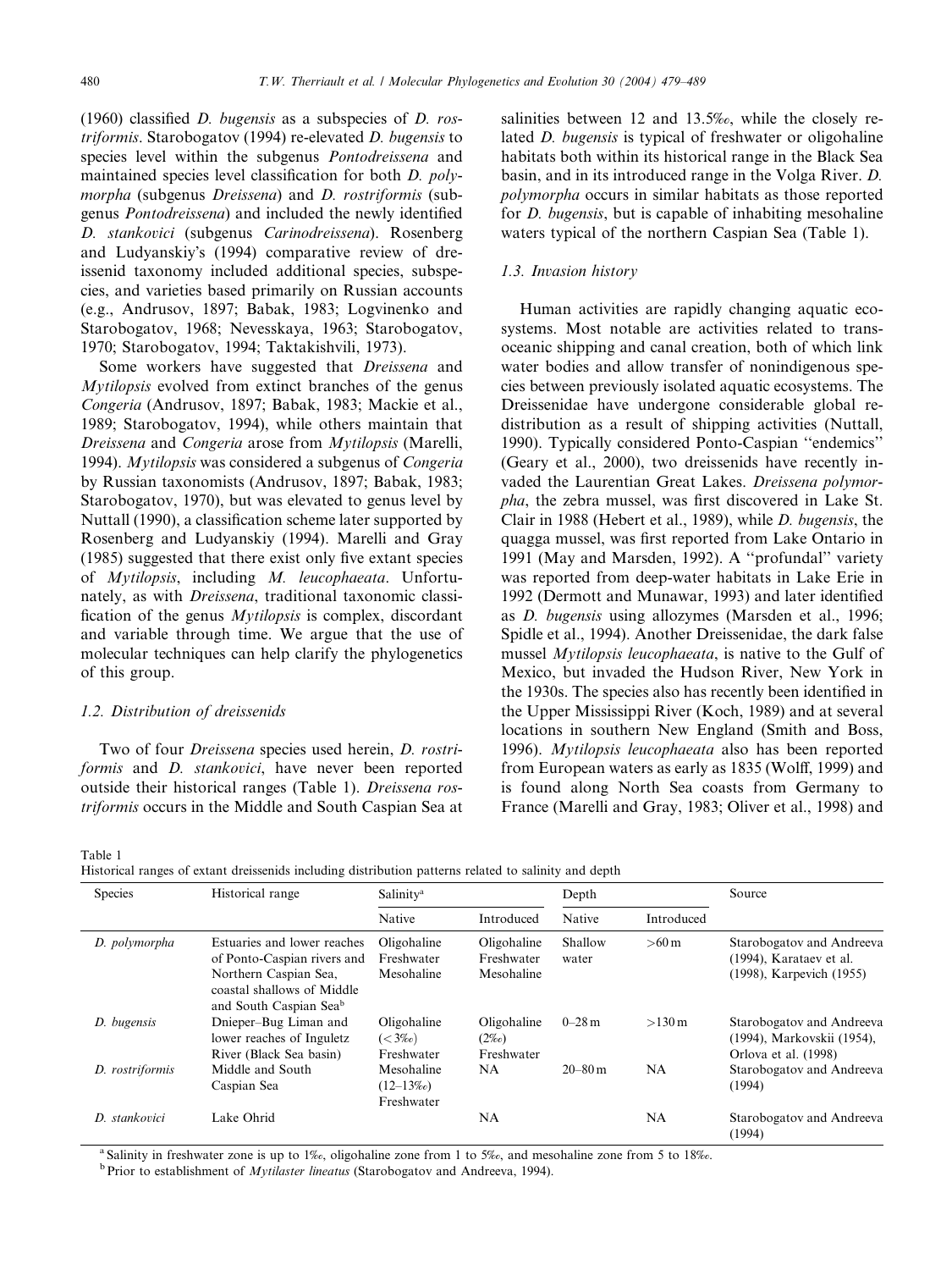the River Thames estuary, England (Bamber and Taylor, 2002). European populations occupy both freshwater and brackish estuary habitats (Reise et al., 1999).

Dreissena polymorpha has an extensive distribution in both European and North American freshwaters (Nalepa and Schloesser, 1993). In contrast, D. bugensis has a more restricted distribution in European and North American freshwaters, but is currently undergoing range expansion in the Volga River, Russia, and is replacing D. polymorpha in the lower Great Lakes (Berkman et al., 2000; Mills et al., 1999). Dreissenids are nuisance species in many invaded habitats owing to biofouling (Kharchenko, 1995; Marelli and Gray, 1983), but are considered beneficial in some habitats where they improve water quality (Reeders et al., 1993). Owing largely to human-induced range expansion, co-occurrence of dreissenid species is increasing globally and the ability to discern morphologically similar species has become increasingly important. Dreissena polymorpha, D. bugensis, D. rostriformis, D. stankovici, and M. leucophaeata share many life-history characteristics (e.g., use of byssal threads for attachment, and possession of a free-swimming veliger larva) and exhibit strong morphological and shell colour similarities (Biochino, 1994; Lukashev, 2000; May and Marsden, 1992; O'Neill, 1990; Pathy and Mackie, 1993; Protasov and Gorpinchuk, 2000). Moreover, each species may exhibit pronounced intraspecific variability. Genetic markers may prove particularly useful for discrimination of species, such as dreissenids, with high intraspecific variability or small larval or juvenile size (Claxton et al., 1997, 1998; Skurikhina et al., 2001). Identification of a few individuals early on in an incipient invasion may allow for implementation of rapid control measures. For example, shortly after M. sallei arrived in Darwin, Australia, a comprehensive eradication campaign was undertaken before the species could become established (Pyne, 1999).

In this study, we use mitochondrial gene sequencing to assess the phylogenetic relationships among members of the family Dreissenidae identified from Ponto-Caspian and Mediterranean regions including the genera Dreissena, Mytilopsis, and Congeria. This is the first study to use molecular techniques to resolve the placement of D. stankovici and D. rostriformis within the family Dreissenidae. In addition, we attempt to resolve the relationship between D. rostriformis and D. bugensis using sequence data. The relationship between these taxa has been highly discordant over time based on traditional taxonomical accounts as some authors consider each a species while others consider *D. bugensis* a subspecies of *D. rostriformis* (e.g., Andrusov, 1897; Mordukhai-Boltovskoi, 1960; Starobogatov, 1994; Zhadin, 1952). Furthermore, we use nuclear and mitochondrial DNA restriction digests to identify species that are difficult to distinguish based on morphological characteristics alone.

#### 2. Materials and methods

# 2.1. DNA isolation and PCR amplification

Specimens used in sequencing were collected from their current European ranges (Table 2). Two cryptic dreissenid specimens were collected from the Dniester Liman, Black Sea, and included in our analyses. External shell morphology of these individuals was similar but not identical to those of D. bugensis and D. polymorpha. Total DNA was extracted from mantle muscle tissues of specimens preserved in 95% ethanol or frozen using either a standard phenol–chloroform method or a DNA purification kit (Wizard, Promega). Extracted genomic DNA was used as a template for DNA amplification using polymerase chain reaction (PCR). We amplified the nuclear ribosomal RNA gene 28S using the primer pair 5'-TCC GAT AGC GCA CAA GTA CC-3' and 5'-TTG CAC GTC AGA ATC GCT AC-3'. The 28S primers were specifically designed for dreissenid molluscs based on published sequence data (Park and  $\acute{O}$  Foighil, 2000). Also, we amplified two mitochondrial genes: cytochrome  $c$  oxidase subunit I  $(COI)$  using the primer pair  $5'$ -GGT CAA CAA ATC ATA AAG ATA TTG G-3' and 5'-TAA ACT TCA GGG TGA CCA AAA AAT CA-3' (Folmer et al., 1994); and the mitochondrial gene fragment 16S rRNA using the primer pair 5'-CGC CTG TTT ATC AAA AAC AT-3' and 5'-CCG GTC TGA ACT CAG ATC ACG T-3' (Schubart et al., 2001). The balance of the PCRs was double-distilled water,  $10 \times$  manufacture-supplied PCR buffer,  $25 \text{ mM}$ MgCl<sub>2</sub>, 0.2 mM each of four dNTPs, and  $0.5 U$  Taq DNA polymerase (Gibco-BRL or Promega). Reactions were run on a PTC-225 Programmable Thermal Controller (MJ Research, Inc.) using an initial denaturation cycle at  $94^{\circ}$ C (120s) followed by 40 cycles consisting of a denaturation cycle at  $94^{\circ}$ C (60s), an annealing cycle that depended on the primer pair  $(46.5 \, \degree\text{C}$  for 28S, 48.5  $\degree\text{C}$  for 16S, and 56.5  $\degree\text{C}$  for COI) (60 s), an extension cycle at  $72^{\circ}$ C (90 s). A 5-min extension was added after cycling. PCR products were run on 1.8–2% agarose gels using electrophoresis in standard TBE buffer for  $2-4h$  at  $80-100V$  and visualized using UV-transillumination of ethidium bromide-stained gels. Photographs were stored as digitized images for subsequent analyses.

#### 2.2. DNA sequencing

Phylogenies were constructed using the mitochondrial 16S gene fragment and COI; both genes were sequenced using the DTCS Quick Start cycle sequencing kit (Beckman Coulter) and CEQ2000XL automated sequencer. Sequences were aligned by eye, and comparisons were made on 456–458 bp of 16S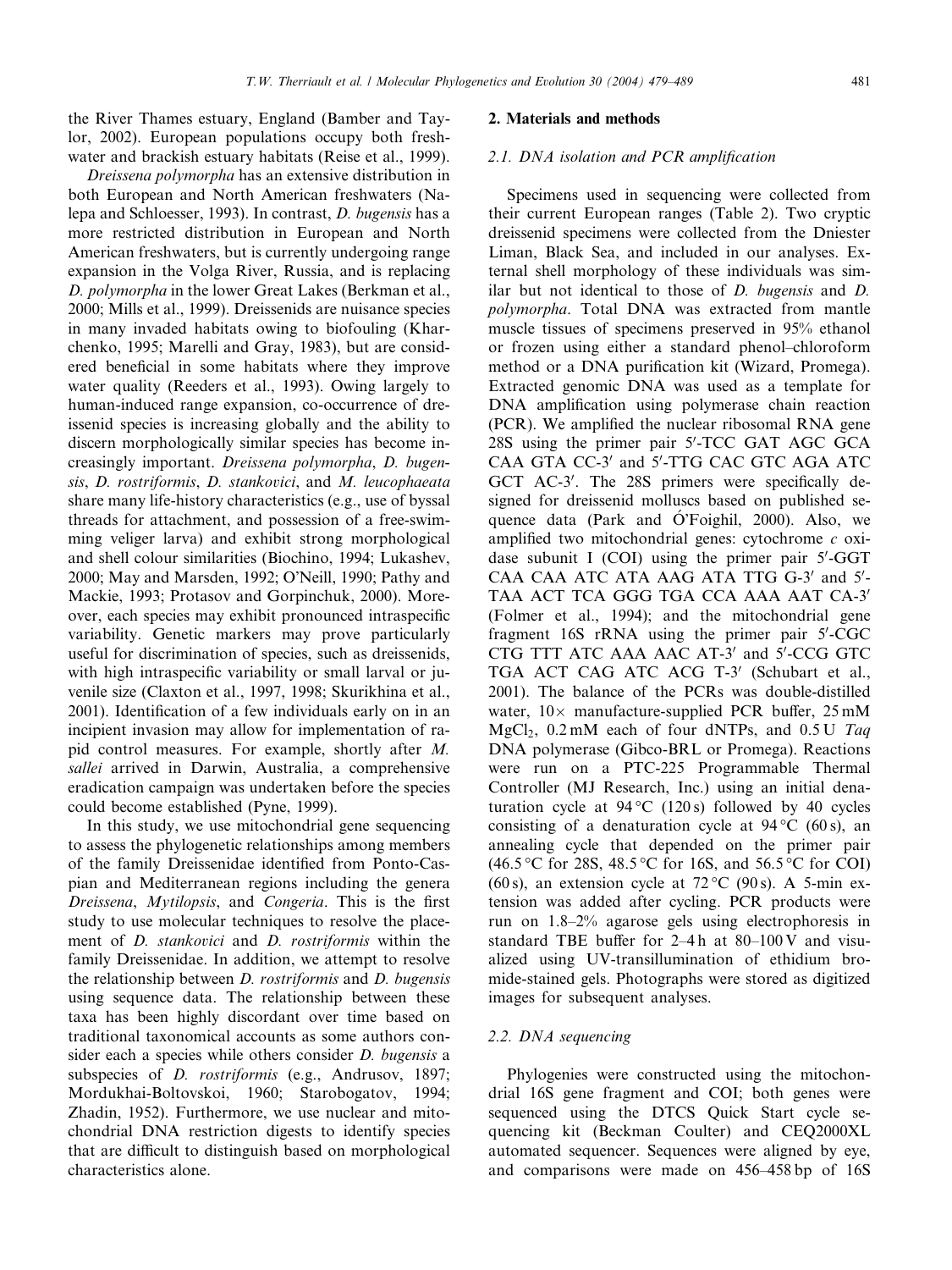Table 2

Dreissenid species collection locations and GenBank Accession numbers for species used in this study

| Species         | Sample location              | GenBank Accession Number |                        |
|-----------------|------------------------------|--------------------------|------------------------|
|                 |                              | 16S                      | <b>COI</b>             |
| D. rostriformis | Caspian Sea, Russia          | AF 507048                | AF 510505 (type 1) (A) |
|                 |                              |                          | AF 510506 (type 2) (B) |
|                 |                              |                          | AF 510507 (type 3) (C) |
| D. bugensis     | Dniester Liman, Ukraine      | AF 507047                | AF 510504 (D)          |
|                 | Kuybyshev Reservoir, Russia  | AF 507047                | AF 510504 (D)          |
|                 | Bug Liman, Ukraine           |                          | AF 510504 (D)          |
|                 | Dnieper Liman, Ukraine       |                          | AF 510504 (D)          |
|                 | Volga Delta, Russia          |                          | AF 510504 (D)          |
|                 | Gorky Reservoir, Russia      |                          | AF 510504 (D)          |
|                 | Kakhovka Reservoir, Russia   |                          | AF 510504 (D)          |
| D. polymorpha   | Gorky Reservoir, Russia      | AF 507049                | AF 510509 (type 2) (E) |
|                 | Ingul River, Ukraine         | AF 507049                | AF 510509 (type 2) (E) |
|                 | Dnieper Liman, Ukraine       |                          | AF 510509 (type 2) (E) |
|                 | Dniester Liman, Ukraine      |                          | AF 510509 (type 2) (E) |
|                 | Bug Liman, Ukraine           |                          | AF 510508 (type 1) (F) |
|                 | Volga Delta, Russia          |                          | AF 510510 (type 3) (G) |
|                 | Obukhorskoga Channel, Russia |                          | AF 510510 (type 3) (G) |
| D. stankovici   | Lake Ohrid, Macedonia        | AF 507050                |                        |
|                 | Lake Prespa, Macedonia       | AF 507050                |                        |
| M. leucophaeata | Dniester Liman, Ukraine      | AF 507051 (type 1)       |                        |
|                 | Dniester Liman, Ukraine      | AF 507052 (type 2)       |                        |

Identical Accession numbers indicate identical sequences, while letters in brackets correspond to different haplotypes in Fig. 2.

sequence and 555 bp of the COI gene. Where comparisons included M. leucophaeata, Congeria kusceri, and Corbicula fluminea (from Stepien et al., 1999, 2001), sequences were limited 450 bp for 16S and 537 bp for COI. Using the Molecular Evolutionary Genetics Analysis (MEGA) program (version 1.01) developed by Kumar et al. (1993), genetic distances were estimated using Kimura's two-parameter distance model and phylogenetic relationships inferred using the neighbor-joining (NJ) algorithm. Support for each branch point was tested using 1000 bootstrap replications. All sequences obtained in this study have been submitted to GenBank (Accession numbers in Table 2). A maximum parsimony model also was evaluated using a close-neighbor-interchange (CNI)

algorithm and 1000 bootstrap replications for both 16S and COI but since topology was identical, only NJ trees are shown.

#### 2.3. Restriction digests

The PCR products of the 28S gene were screened with a variety of restriction enzymes until readily identifiable restriction fragment length polymorphisms (RFLPs) were detected (Table 3). Based on 16S sequence differences between D. bugensis and D. rostriformis (see below) MspI and HpaII were used to cut 16S. Digests were carried out according to manufacturer's instructions and fragments were visualized on 1.8–2% agarose gels.

| ۰ |  |
|---|--|
|---|--|

Dreissenid restriction digest band patterns for both nuclear and mitochondrial genes using multiple restriction enzymes

| Gene and restriction | <b>Species</b>     |                    |               |                   |                 |  |
|----------------------|--------------------|--------------------|---------------|-------------------|-----------------|--|
| enzyme               | D. rostriformis    | D. bugensis        | D. stankovici | D. polymorpha     | M. leucophaeata |  |
| Nuclear DNA          |                    |                    |               |                   |                 |  |
| $28S$ and $HintI$    | 225, 240           | 225, 240           | 140, 160, 225 | 140, 160          | 225, 290        |  |
| 28S and HaelII       | 160, 165, 185, 190 | 160, 165, 185, 190 | 90, 170       | 90, 155, 160, 190 | 160, 185, 190   |  |
| $28S$ and $MspI$     | 130, 150, 210      | 130, 150, 210      | 130, 160, 185 | 130, 150, 210     | 130, 150, 210   |  |
| 28S and Rsal         | 225, 325           | 225, 325           | 125, 320      | 125, 225, 325     | 125, 325        |  |
| Mitochondrial DNA    |                    |                    |               |                   |                 |  |
| 16S and $MspI$       | 525                | 50, 475            |               |                   |                 |  |
| 16S and HpaII        | 525                | 50, 475            |               |                   |                 |  |

Approximate size (bp) of fragments is given.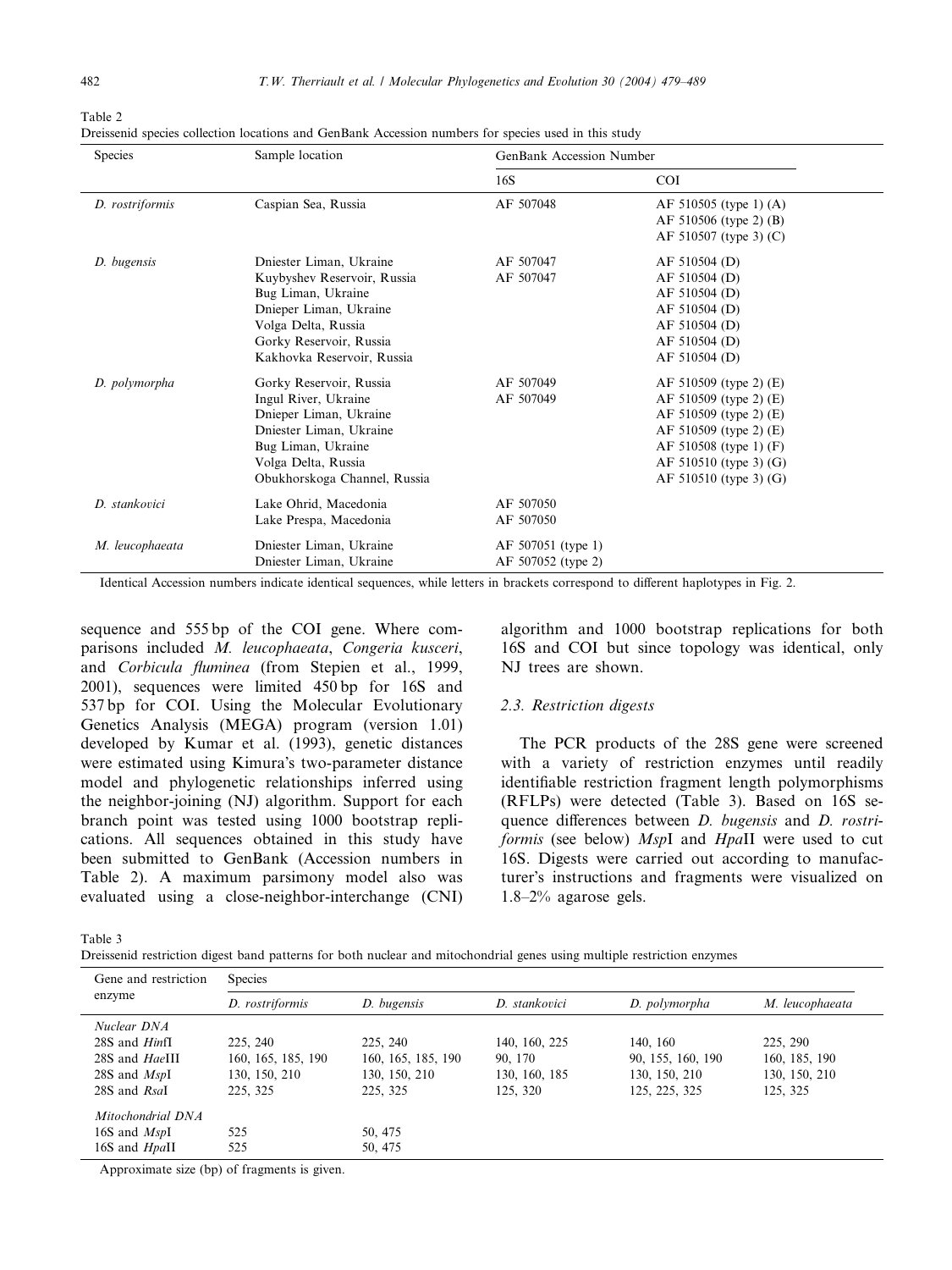# 3.1. Phylogenetic analysis

The NJ tree based on 16S showed that D. rostriformis and D. bugensis differed by a single nucleotide (Fig. 1). Bootstrap support for distinct nodes in this part of the tree was weak, providing the first molecular evidence that these individuals might represent a common species. However, both NJ and maximum parsimony analyses maintained each taxon as monophyletic. Considering *D. rostriformis* and *D. bugensis* as a single species with two possible races (see below), intraspecific differences ranged from 0.00 to 0.23%. Intraspecific differences in each of D. polymorpha and D. stankovici were 0.00%, while variation within M. leucophaeata, including the two cryptic individuals, was 0.7 and 0.9%. Interspecific differences were much greater as differences between D. rostriformis and D. polymorpha and D. stankovici were 7.6 and 6.5%, respectively. D. polymorpha and D. stankovici were maintained as separate species based on 16S analyses (Fig. 1), distinct from the D. rostriformis–D. bugensis branch. C. kusceri was more similar to M. leucophaeata than the Dreissena species that are monophyletic (Fig. 1). Differences between Mytilopsis and Dreissena ranged from 9.7 to 11.5% while differences between *Mytilopsis* and *Congeria* were 6.0%. Sequence data suggest the two cryptic individuals

were M. leucophaeata, confirming the first record for this species in Southern Europe.

The NJ tree based on COI sequences of *D. rostri*formis, D. bugensis, and D. polymorpha was developed to provide higher resolution on the D. rostriformis–D. bugensis relationship (Fig. 2) since COI appears to evolve at a faster rate than 16S. C. kusceri, M. leucophaeata, and C. fluminea (outgroup) were included to maintain tree topology. D. rostriformis maintained a distinct cluster within this branch, but bootstrap estimates of differentiation were weak (Fig. 2). Intraspecific differences were 0–0.36% for D. rostriformis, 0–0.54% for *D. bugensis* and  $0-1.1\%$  for *D. polymorpha*; intraspecific differences within the *D. rostriformis–D. bugensis* group ranged from 0 to 1.1%, the same range as that of D. polymorpha.

#### 3.2. Restriction digests

Restriction digests of both nuclear and mitochondrial genes were consistent with the phylogenetic analyses. Restriction digests of both nuclear and mitochondrial genes using multiple restriction enzymes produced consistent patterns. Each nuclear restriction digest produced characteristic banding patterns for D. polymorpha, D. rostriformis (including D. bugensis), D. stankovici, and M. leucophaeata (initially a cryptic species), patterns considered diagnostic for these four species (Table 3).



Fig. 1. Neighbor-joining (NJ) tree comparing dreissenid species using 450 bp of 16S sequence; Corbicula fluminea, the Asian clam, is the outgroup. Numbers at nodes indicate bootstrap confidence levels (1000 bootstrap replicates). Sequences retrieved from GenBank are indicated by their Accession numbers. Corbicula fluminea sequence published and aligned by Stepien et al. (1999).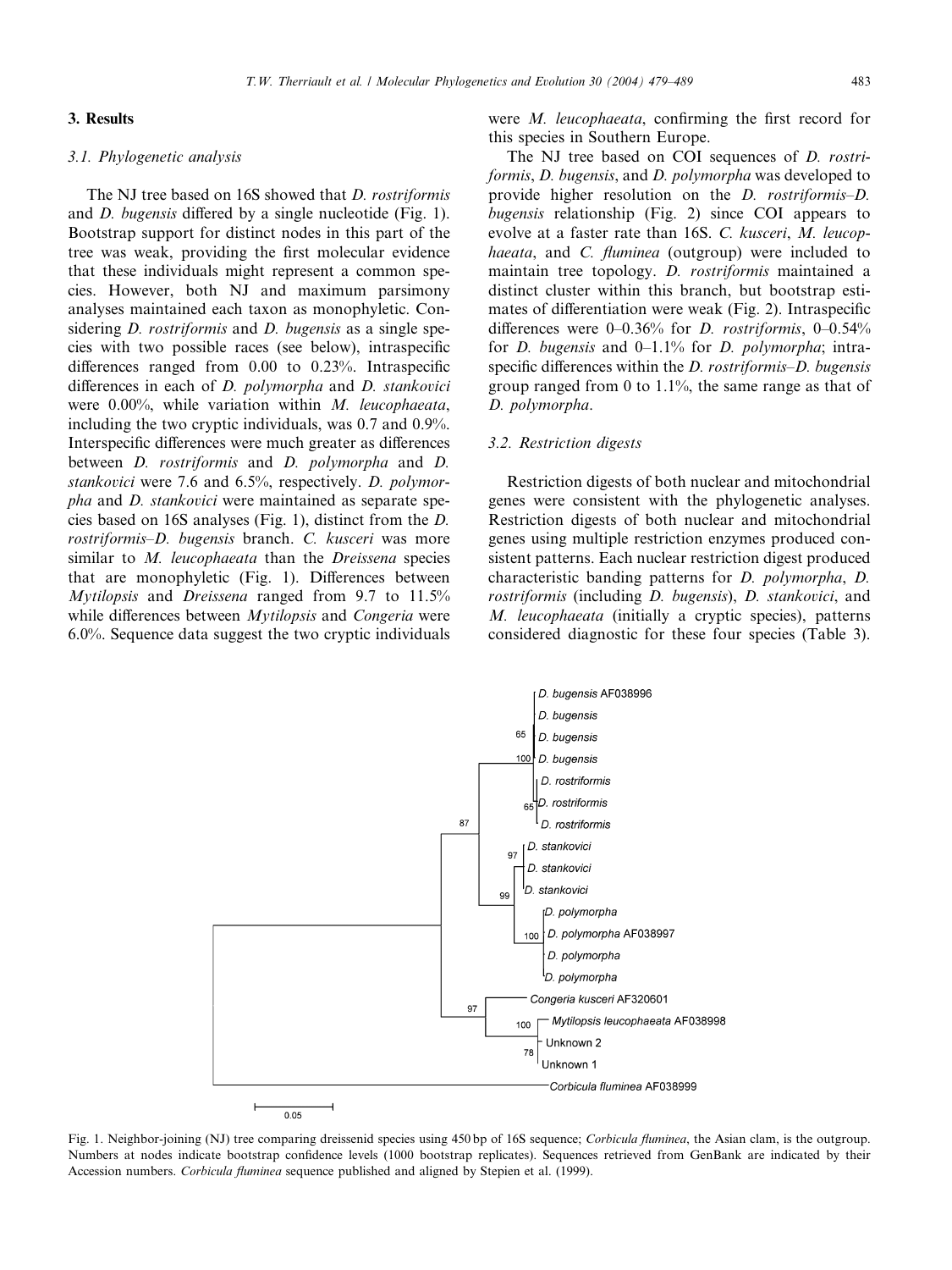

Fig. 2. Neighbor-joining (NJ) tree comparing dreissenid species using 537 bp of COI sequence. Numbers at nodes indicate bootstrap confidence levels (1000 bootstrap replicates). Sequences retrieved from GenBank are indicated by their Accession numbers, while Accession numbers for our individuals are found in Table 2 based on observed haplotypes in brackets.

Furthermore, restriction digests of the 16S mitochondrial gene using MspI or HpaII could be used to discriminate between D. rostriformis races (Table 3).

# 4. Discussion

# 4.1. Dreissenid phylogenetics

In contrast to traditional dreissenid taxonomy based principally on morphological attributes, our molecular analyses, in combination with environmental tolerances, suggest that *D. bugensis* and *D. rostriformis* may represent a single species with two distinct races. This view is supported by only a single base pair difference  $(0.23\%)$ between *D. bugensis* and *D. rostriformis* in the 16S gene, and by 2–3 bp differences (0.36–0.54%) in the COI gene. Consequently, we suggest the ancestral name of D. rostriformis Deshayes, 1838 be used in taxonomic descriptions, in compliance with established nomenclature rules. Furthermore, identification of the Great Lakes quagga mussel as D. bugensis (Spidle et al., 1994) should be reconsidered in light of our results. We propose that the quagga mussel be renamed D. rostriformis. If we consider the existence of two races (bugensis and rostriformis), the taxonomic classification scheme proposed by Mordukhai-Boltovskoi (1960) is supported by our genetic analyses.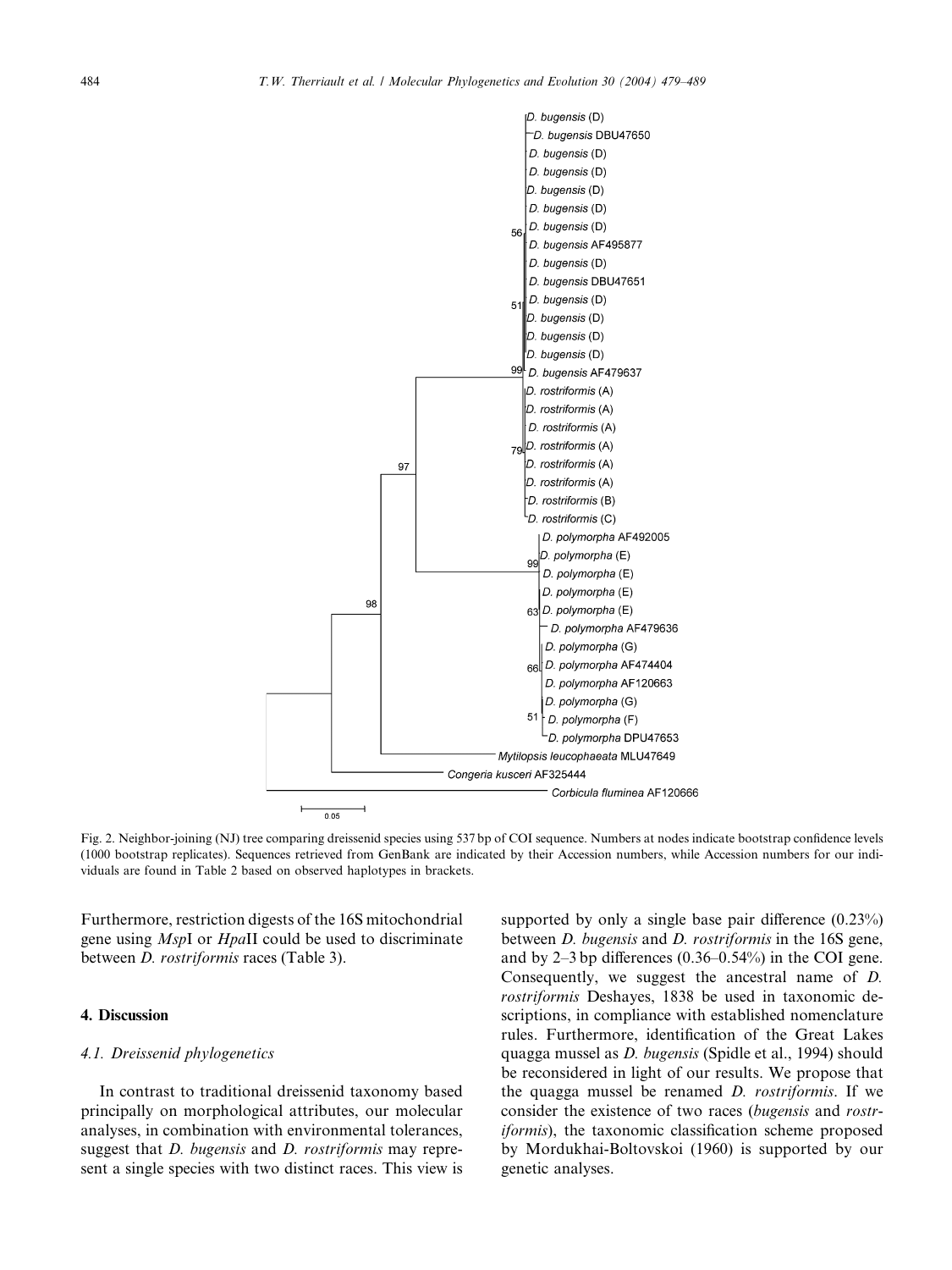There are two alternate hypotheses that could explain the observed sequence divergence between D. rostriformis and D. bugensis. The first is possible asymmetric introgression of the mitochondrial genome in these dreissenids. Asymmetric introgression arises due to an ancient divergence event coupled with mitochondrial DNA ''leakage.'' This phenomenon has been reported for Mytilus spp. (e.g., Hilbish et al., 1994; Rawson and Hilbish, 1998) but not for other bivalves, due to the high degree of hybridization observed within the Mytilus species complex. However, this hypothesis is not supported by our RFLP data that show D. rostriformis and D. bugensis are not anciently divergent in their nuclear genome, as opposed to their mitochondrial genome, as no differences were detected in restriction digest patterns (Table 3). The second alternate hypothesis is that D. rostriformis and D. bugensis represent two recently formed species. Starobogatov (1994) argued D. bugensis evolved from an extinct, endemic Black Sea subspecies of D. rostriformis that inhabited the basin between the early Pleistocene and early Holocene. However, Babak (1983) argued all endemic Pontodreissena within the ancient Black Sea basin became extinct during the late Pleistocene due to intrusion of saline water. Furthermore, Babak (1983) argued that *D. bugensis* in the modern Black Sea basin arose due to an invasion by D. rostriformis during the Novoeuxinian Epoch. This view would support our genetic findings that *D. rostriformis* and D. bugensis are potentially conspecific, supporting two distinct races.

Our finding that D. bugensis clustered separately within the *D. rostriformis–D. bugensis* branch supports Mordukhai-Boltovskois (1960) classification, which recognized D. bugensis as a subspecies of D. rostriformis. Also, our results are consistent with Baldwin et al. (1996), who reported 0.65% sequence divergence in COI between populations of *D. bugensis*. Observed intraspecific sequence divergence in *D. rostriformis* (including D. bugensis) based on COI sequences (up to  $1.1\%$ ), is identical to that observed for D. polymorpha. Our results are in accordance with other mollusc studies. For example, Arnaud et al. (2000) likewise found 0.12–1.3% sequence divergence between COI haplotypes of pearl oyster Pinctada mazatlanica. Intraspecific variability based on COI sequences in Calyptogena magnifica, C. elongata, C. phaseoliformis, Calyptogena spp., and Ectenagena extenta ranged from 0.59 to 1.38% (Peek et al., 1997). Similarly, intraspecific variability in four species of Lampsilis clams ranged between 0 and 2.8% (Roe et al., 2001). Furthermore, other studies have reported intraspecific variability in COI sequences greater than or equal to those reported here for the D. rostriformis group. For example, Meyran et al. (1997) observed up to 8.2% intraspecific COI variability in the amphipod Gammarus pulex. Similarly, Baldwin et al. (1998) and Cristescu et al. (2001) observed up to 3 and 1.62% intraspecific variability in COI sequences of marine shrimp (genus Penaeus) and Cercopagis pengoi waterfleas, respectively. COI sequence data have been used to resolve other taxonomic debates. For example, Claxton et al. (1998) suggested the COI gene was suitable to resolve species identity within dreissenids, and Therriault et al. (2002) used it to resolve the number of species belonging to the genus Bythotrephes.

Phylogenetic studies on bivalve molluscs using the16S gene also have found greater intraspecific variability than that observed here between D. bugensis and D. rostriformis (see Lydeard et al., 1996; Rawson and Hilbish, 1995, 1998; Roe et al., 2001). For example, 16S mitochondrial gene sequences for Lampsilis altilis exhibited no intraspecific variation within drainages, but small intraspecific variation between drainages (Roe et al., 2001). Thus, the variability observed between the rostriformis race and the bugensis race is comparable to the geographic variability observed for Lampsilis. Intraspecific variability in *Mytilus* mussels also is considerably greater than in the D. rostriformis group surveyed here (e.g., Hilbish et al., 1994; Hoeh et al., 1997; Rawson and Hilbish, 1998).

Dreissena polymorpha, D. rostriformis (especially the bugensis race), and  $M$ . leucophaeata each have been reported from salinity concentrations ranging from freshwater to oligohaline (e.g., MacNeill, 1991; Strayer and Smith, 1993; Walton, 1996; Table 1). Salinity has fluctuated in the Ponto-Caspian basin over time, possibly affecting tolerances in extant taxa (see Dumont, 1998). The haplotypic heterogeneity in 16S observed for the D. rostriformis group may result from, or be related to, differences in salinity in the Black and Caspian Seas. Koehn et al. (1980) and Gardner and Palmer (1998) demonstrated that genotypic heterogeneity in Mytilus galloprovincialis corresponded to salinity fluctuations. Similarly, Sarver and Foltz (1993) demonstrated that salinity affected the macrogeographic distribution of M. trossulus and M. galloprovincialis, while genetic variability in Littorina gastropods varied across salinity regimes (Yaroslavtseva and Sergeeva, 2001).

Dreissena rostriformis and D. bugensis are extremely similar based on mitochondrial gene sequences (Figs. 1 and 2), raising the possibility of potential hybridization. Spidle et al. (1995) were unable to detect natural hybridization between D. polymorpha and D. bugensis in the Great Lakes. However, genetic divergence between these species is much more extensive than within the D. rostriformis group (Figs. 1 and 2). D. rostriformis and D. bugensis had very restricted distributions during the last century. However, the bugensis race is rapidly colonizing habitats throughout the Volga River system (M.I. Orlova, unpublished data). Because the Volga River drains into the Caspian Sea, there exists a strong possibility for future range overlap and interbreeding between native D. rostriformis and introduced bugensis-type individuals.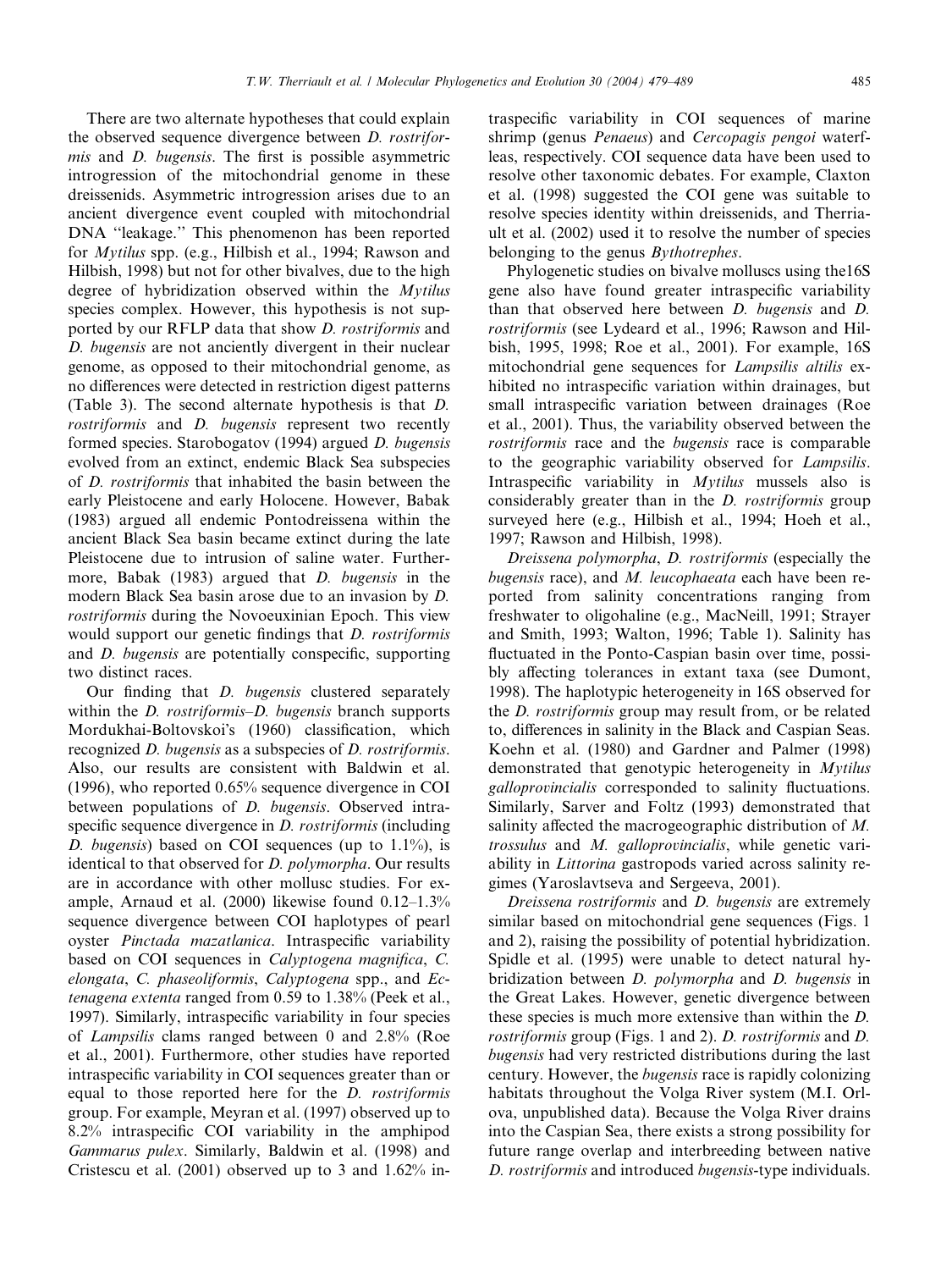Hilbish et al. (2002) demonstrated that water circulation patterns (or lack thereof) might prevent larval dispersal for Mytilus. Such a dispersal barrier would be unlikely in the Volga River since veligers could disperse downstream into the Caspian Sea.

According to the phylogenetic species concept (PSC), any monophyletic group can technically be considered a "species." Thus, by definition, *D. bugensis* and *D. ros*triformis could be considered ''species'' based on the 16S and COI sequence data (Figs. 1 and 2). However, the level of differentiation observed in the mitochondrial genome does not support two distinct ''species.'' Intraspecific versus inter-specific differences noted for D. bugensis and D. rostriformis are consistent with conspecific "species," at least at the level typically employed for bivalve molluscs. Since most bivalve species diverged a long time ago, deep phylogenetic divergences are often considered a prerequisite for species-level classification. This deep phylogenetic divergence was not identified in this study between D. rostriformis and D. bugensis but was identified for D. polymorpha, C. kusceri, and M. leucophaeata (Fig. 2). Admittedly, D. rostriformis and D. bugensis occupy different ecological niches so it would be prudent to consider them as distinct races. Thus, until further genetic data are available, we argue that D. bugensis should be considered as a freshwater race of D. rostriformis.

# 4.2. Implications for invasion biology

In this study, we identify  $M$ . leucophaeata from the Dniester Liman, Black Sea basin for the first time. This species spread from its native Gulf of Mexico to the Hudson River in New York via transfer of ship ballast water (Jacobson, 1953). Ballast water transfer also appears to have been responsible for the transfer of this species from North America to Europe (Bamber and Taylor, 2002; Oliver et al., 1998), and possibly to the Black Sea region. Canal development has opened invasion corridors between the previously disjunct regions of the Black–Azov and Caspian Seas, creating pathways that were previously unavailable (Ricciardi and Mac-Isaac, 2000). With its broad ecological tolerances, M. leucophaeata may be poised to spread throughout the Ponto-Caspian region, as has the ctenophore Mnemiopsis leidyi (see Reise et al., 1999). It took about 30 million years for *Mytilopsis* to expand its range from Europe to North America during the Oligocene, but considerably less time to re-invade Europe during recent times (Nuttall, 1990). This trend is likely to continue as global shipping activities increase (Ruiz et al., 2000). Mytilopsis sallei, the only other extant Mytilopsis species, also has undergone considerable range expansion due to shipping (Chu et al., 1997). For example,  $My$ tilopsis has successfully invaded brackish water ports in Fiji, India, Hong Kong, Japan, West Africa, the RhineScheldt delta (Nuttall, 1990) and, more recently, England (Bamber and Taylor, 2002). The ability to adapt to a wide range of salinity concentrations appears to be partially responsible for these invasions.

Globally, mussel populations are declining in many freshwater ecosystems owing to exploitation, cultural eutrophication and introduction of nonindigenous species (Ricciardi and Rasmussen, 1999; Strayer, 1999). The Black Sea is similarly experiencing declining mussel populations (Shurova, 2001). Introduced species are one mechanism contributing to the decline of native fauna in general and native mussels in particular (Martel et al., 2001; Ricciardi et al., 1996). The arrival of M. leucophaeata to the Black Sea may herald further loss of native molluscs in the region, the effects of which may not be apparent for many years.

In summary, our study clearly shows that D. polymorpha, D. stankovici, and D. rostriformis are distinct species, but that *D. bugensis* appears to be only a race of the latter species. Based on 16S and COI sequence data, species-level status does not appear justified. It appears that salinity differences, and possibly isolation, have resulted in different races of D. rostriformis in different basins.

# Acknowledgments

Drs. I. Grigorovich and C. Lee collected samples of D. bugensis and D. stankovici, without which this work would not have been possible. Financial support was provided by NSERC (T.W.T.) and GLIER (M.F.D.) postdoctoral fellowships, Canada Research Chair (DDH), Premier's Research Excellence Award (H.J.M.), and by NSERC research grants to D.D.H. and H.J.M.

#### References

- Andrusov, N., 1897. Fossile und lebende Dreissensidae Eurasiens. Trav. Soc. Nat. St.-Pétersbourg (Sect. Géol. Minérol.) 25, 1-687 (In Russian).
- Arnaud, S., Monteforte, M., Galtier, N., Bonhomme, F., Blanc, F., 2000. Population structure and genetic variability of pearl oyster Pinctada mazatlanica along Pacific coasts from Mexico to Panama. Cons. Gen. 1, 299–307.
- Babak, E.V., 1983. The Pliocene and Quaternary Dreissenidae of the Evsinsk Basin. Akad. Nauk SSSR Tr. Paleontol. Inst. 204, 1–104 (In Russian).
- Baldwin, B.S., Black, M., Sanjur, O., Gustafson, R., Lutz, R.A., Vrijenhoek, R.C., 1996. A diagnostic molecular marker for zebra mussels (Dreissena polymorpha) and potentially co-occurring bivalves: mitochondrial COI. Mol. Mar. Biol. Biotechnol. 5, 9–14.
- Baldwin, J.D., Bass, A.L., Bowen, B.W., Clark, W.C., 1998. Molecular phylogeny and biogeography of the marine shrimp Penaeus. Mol. Phylogen. Evol. 10, 399–407.
- Bamber, R.N., Taylor, J.D., 2002. The brackish water mussel Mytilopsis leucophaeata (Conrad, 1831) (Bivalvia: Dreissenidae) in the River Thames. J. Conchol. 37, 403–404.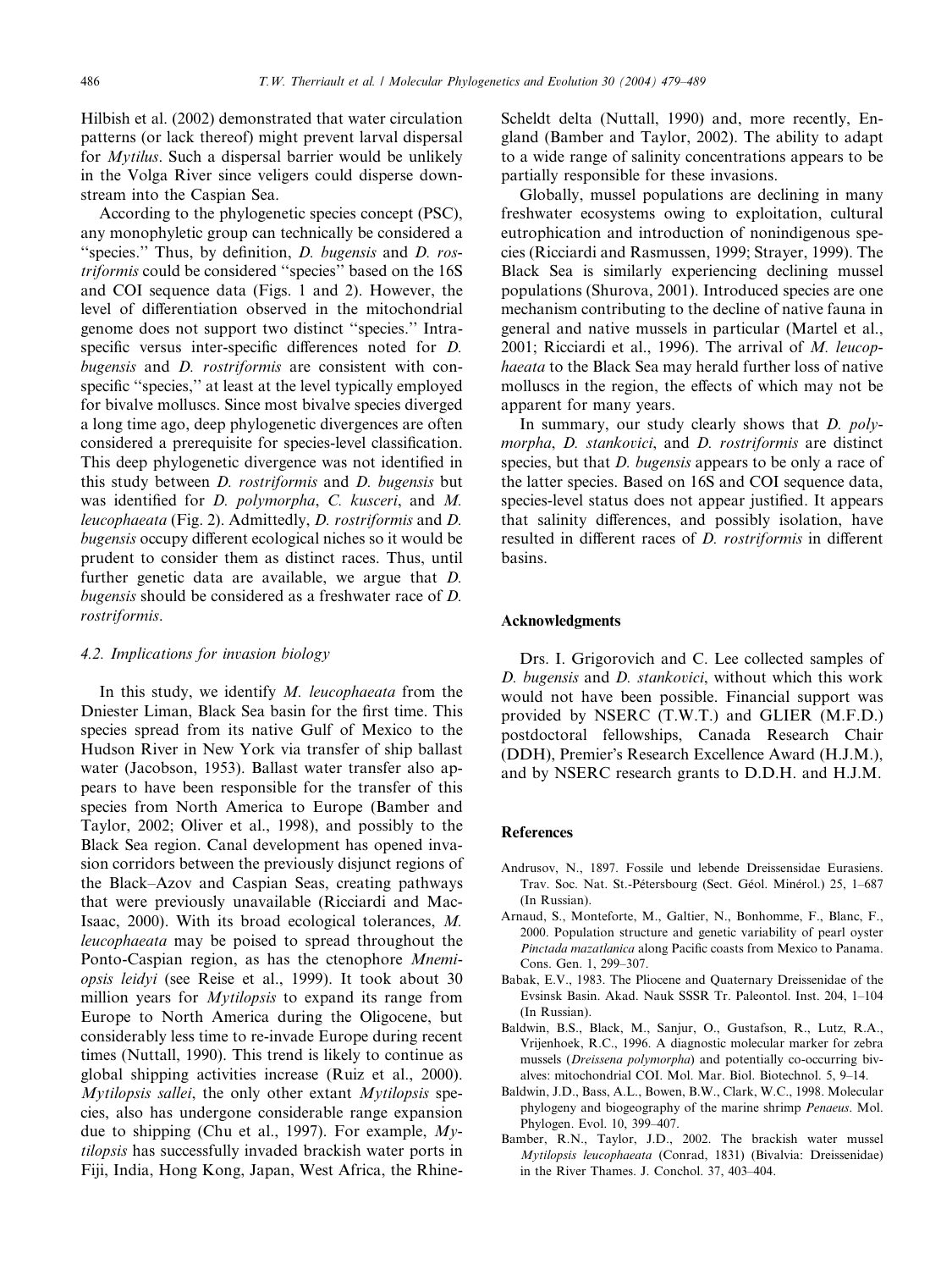- Berkman, P.A., Garton, D.W., Haltuch, M.A., Kennedy, G.W., Febo, L.R., 2000. Habitat shift in invading species: zebra and quagga mussel population characteristics on shallow soft substrates. Biol. Invas. 2, 1–6.
- Biochino, G.I., 1994. Polymorphism and geographical variability. In: Starobogatov, Ya.I. (Ed.), Freshwater Zebra Mussel Dreissena polymorpha (Pall.) (Bivalvia, Dreissenidae): Systematics, Ecology, Practical Meaning, Species of the Fauna of Russia and Adjacent Countries. Nauk, Moscow, pp. 56–67 (In Russian).
- Chu, K.H., Tam, P.F., Fung, C.H., Chen, Q.C., 1997. A biological survey of ballast water in container ships entering Hong Kong. Hydrobiologia 352, 201–206.
- Claxton, W.T., Martel, A., Dermott, R.M., Boulding, E.G., 1997. Discrimination of field-collected juveniles of two introduced dreissenids (Dreissena polymorpha and Dreissena bugensis) using mitochondrial DNA and shell morphology. Can. J. Fish. Aquat. Sci. 54, 1280–1288.
- Claxton, W.T., Wilson, A.B., Mackie, G.L., Boulding, E.G., 1998. A genetic and morphological comparison of shallow- and deep-water populations of the introduced dreissenid bivalve Dreissena bugensis. Can. J. Zool. 76, 1269–1276.
- Cristescu, M.E.A., Hebert, P.D.N., Witt, J.D.S., MacIsaac, H.J., Grigorovich, I.A., 2001. An invasion history for Cercopagis pengoi based on mitochondrial gene sequences. Limnol. Oceanogr. 46, 234–239.
- Dermott, R., Munawar, M., 1993. Invasion of Lake Erie offshore sediments by Dreissena, and its ecological implications. Can. J. Fish. Aquat. Sci. 50, 2298–2304.
- Dumont, H.J., 1998. The Caspian lake: history, biota, structure, and function. Limnol. Oceanogr. 43, 44–52.
- Folmer, O.M., Black, W., Hoeh, R., Lutz, R., Vrijenhoek, R., 1994. DNA primers for amplification of mitochondrial cytochrome  $c$ oxidase subunit I from diverse metazoan invertebrates. Mol. Mar. Biol. Biotechnol. 3, 294–299.
- Gardner, J.P.A., Palmer, N.L., 1998. Size-dependent, spatial and temporal genetic variation at a leucine aminopeptidase (LAP) locus among blue mussel (Mytilus galloprovincialis) populations along a salinity gradient. Mar. Biol. 132, 275–281.
- Geary, D.H., Magyar, I., Müller, P., 2000. Ancient Lake Pannon and its endemic molluscan fauna (Central Europe; Mio-Pliocene). Adv. Ecol. Res. 31, 463–482.
- Hebert, P.D.N., Muncaster, B.W., Mackie, G.L., 1989. Ecological and genetic studies on Dreissena polymorpha (Pallas): a new mollusc in the Great Lakes. Can. J. Fish. Aquat. Sci. 46, 1587–1591.
- Hilbish, T.J., Bayne, B.L., Day, A., 1994. Genetics of physiological differentiation within the marine mussel genus  $Mytilus$ . Evolution 48, 267–286.
- Hilbish, T.J., Carson, E.W., Plante, J.R., Weaver, L.A., Gilg, M.R., 2002. Distribution of Mytilus edulis, M. galloprovincialis, and their hybrids in open-coast populations of mussels in southwestern England. Mar. Biol. 140, 137–142.
- Hoeh, W.R., Stewart, D.T., Saaverdra, C., Sutherland, B.W., Zouros, E., 1997. Phylogenetic evidence for role-reversals of genderassociated mitochondrial DNA in Mytilus (Bivalvia: Mytilidae). Mol. Biol. Evol. 14, 959–967.
- Jacobson, M.K., 1953. Congeria leucophaeata (Conrad) in the Hudson River. Nautilus 66, 125–127.
- Karataev, A.Y., Burlakova, L.E., Padilla, D.K., 1998. Physical factors that limit the distribution and abundance of Dreissena polymorpha (Pall.). J. Shellfish Res. 17, 1219–1235.
- Karpevich, A.F., 1955. Some data on morphological evolution in bivalve molluscs. Zool. Z. 34 (1), 46–67 (In Russian).
- Kharchenko, T.A., 1995. Dreissena: range, ecology, biofouling. Gidrobiol. Z. 31, 3–20 (In Russian).
- Koch, L.M., 1989. Mytilopsis leucophaeata (Conrad, 1831) from the upper Mississippi River (Bivalvia: Dreissenidae). Malacol. Data Net 2, 153–154.
- Koehn, R.K., Newell, R.I.E., Immermann, F., 1980. Maintenance of an aminopeptidase allele frequency cline by natural selection. Proc. Natl. Acad. Sci. USA 77, 5385–5389.
- Kumar, S., Tamura, K., Nei, M., 1993. MEGA: Molecular Evolutionary Genetics Analysis, version 1.01. Pennsylvania State University Press, University Park, PA.
- Logvinenko, B.M., 1965. Changes in the fauna of Caspian molluscs Dreissena after intrusion of Mytilaster lineatus (Gmelin). Nauchn. Dokl. Vyssh. Shk. Biol. Nauki 2, 13–16 (In Russian).
- Logvinenko, B.M., Starobogatov, Ya.I., 1968. Phillum Mollusca. In: Atlas of the Invertebrates of the Caspian Sea, pp. 308–413. Moscow (In Russian).
- Lukashev, D.V., 2000. Morphological variability of Dreissena bugensis Andrusov under conditions of the regulated Dnieper outflow. Hydrobiol. J. 36, 43–50.
- Lydeard, C., Mulvey, M., Davis, G.M., 1996. Molecular systematics and evolution of reproductive traits of North American freshwater unionacean mussels (Mollusca: Bivalvia) as inferred from 16S rRNA gene sequences. Philos. Trans. R. Soc. Lond. B 351, 1593– 1603.
- Mackie, G.L., Gibbons, W.N., Muncaster, B.W., Gray, I.M., 1989. The zebra mussel, Dreissena polymorpha: a synthesis of European experiences and a preview for North America. A report prepared for the Water Resources Branch, Great Lakes Section, Ontario Ministry of Environment. Available from Queen's Printer, Toronto. ISBN 0-7729-5647-2.
- MacNeill, D.B., 1991. Potential overlap of Dreissena and Mytilopsis in the Hudson River. In: Moore, S.G. (Ed.), Dreissena polymorpha Information Review. New York Zebra Mussel Information Clearinghouse, New York Sea Grant Extension, SUNY College, Brockport, NY, p. 2.
- Markovskii, Yu.M., 1954. Invertebrate fauna from the lower reaches of Ukraine, conditions of its existence and ways for practical use. Dneprovsko-Bugskii Liman 2, Acad. Sci. Ukrainian SSR Publishers, Kiev, p. 208.
- Marelli, D.C., 1994. The phylogeny of the Dreissenidae: a phylogenetic reconstruction of the zebra mussel tree. Dreissena 5, 1. New York Sea Grant Extension, SUNY College, Brockport, NY.
- Marelli, D.C., Gray, S., 1985. Comments on the status of recent members of the genus Mytilopsis (Bivalvia: Dreissenidae). Malacol. Rev. 18, 117–122.
- Marelli, D.C., Gray, S., 1983. Conchological redescriptions of *Mytil*opsis sallei and Mytilopsis leucophaeta of the brackish Western Atlantic (Bivalvia: Dreissenidae). Veliger 25, 185–193.
- Marsden, J.E., Spidle, A.P., May, B., 1996. Review of genetic studies of Dreissena spp.. Am. Zool. 36, 259–270.
- Martel, A.L., Pathy, D.A., Madill, J.B., Renaud, C.B., Dean, S.L., Kerr, S.J., 2001. Decline and regional extirpation of freshwater mussels (Unionidae) in a small river system invaded by Dreissena polymorpha: the Rideau River, 1993–2000. Can. J. Zool. 79, 2181– 2191.
- May, B., Marsden, J.E., 1992. Genetic identification and implications of another invasive species of Dreissenid mussel in the Great Lakes. Can. J. Fish. Aquat. Sci. 49, 1501–1506.
- Meyran, J.C., Monnerot, M., Taberlet, P., 1997. Taxonomic status and phylogenetic relationships of some species of the genus Gammarus (Crustacea, Amphipoda) deduced from mitochondrial DNA sequence. Mol. Phylogenet. Evol. 8, 1–10.
- Mills, E.L., Chrisman, J.R., Baldwin, B., Owens, R.W., O'Gorman, R., Howell, T., Roseman, E.F., Raths, M.K., 1999. Changes in the dreissenid community in the Lower Great Lakes with emphasis on southern Lake Ontario. J. Great Lakes Res. 25, 187–197.
- Mordukhai-Boltovskoi, F.D., 1960. In: Caspian Fauna in the Basin of the Azov and Black Seas. Academy of Sciences of USSR, Institute of the Water-Reservoirs Biology, Moscow, p. 286.
- Nalepa, T.F., Schloesser, D.W. (Eds.), 1993. Zebra Mussels: Biology, Impact and Control. Lewis Publishers, Boca Raton, FL, p. 810.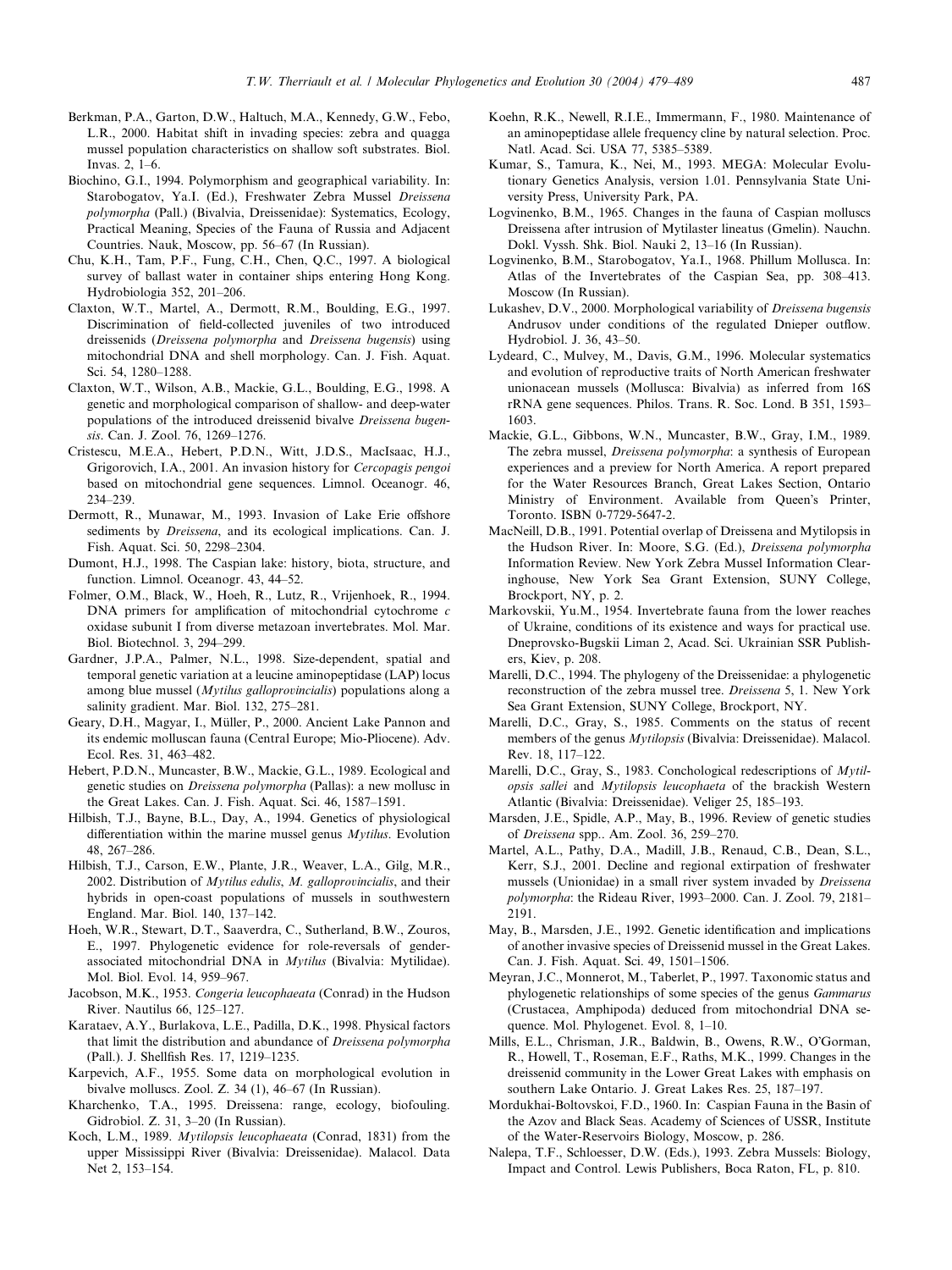- Nevesskaya, L.A., 1963. In: Identification Book for Bivalve Mollusks of Quarternary Marine Deposits of the Balck Sea Basin. Publishers of the Academy of Science USSR, Moscow, p. 211 (In Russian).
- Nuttall, C.P., 1990. Review of the Caenozoic heterodont bivalve superfamily Dreissenacea. Palaeontology (Lond.) 33, 707–737.
- Oliver, P.G., Holmes, A.M., Mettam, C., 1998. Mytilopsis leucophaeta (Conrad, 1831) (Bivalvia: Dreissenoidae). A species new to the British Fauna. J. Conchol. 36, 13–18.
- O'Neill, C., 1990. Misidentification of mussels in the Hudson River prompts development of identification guide. In: Moore, S.G. (Ed.), Dreissena polymorpha Information Review. New York Zebra Mussel Information Clearinghouse, New York Sea Grant Extension, SUNY College, Brockport, NY, pp. 9–10.
- Orlova, M.I., Khlebovich, V.V., Komendantov, A.Yu., 1998. Potential euryhalinity of Dreissena polymorpha (Pallas) and Dreissena bugensis (Andr.). Russ. J. Aquat. Ecol. 8, 17–28.
- Park, J.-K., O'Foighil, D., 2000. Sphaeriid and Corbiculid clams represent separate heterodont bivalve radiations into freshwater environments. Mol. Phylogen. Evol. 14, 75–88.
- Pathy, D.A., Mackie, G.L., 1993. Comparative shell morphology of Dreissena polymorpha, Mytilopsis leucophaeata, and the ''quagga'' mussel (Bivalvia: Dreissenidae) in North America. Can. J. Zool. 71, 1012–1023.
- Peek, A.S., Gustafson, R.G., Lutz, R.A., Vrijenhoek, R.C., 1997. Evolutionary relationships of deep-sea hydrothermal vent and cold-water seep clams (Bivalvia: Vesicomyidae): results from the mitochondrial cytochrome oxidase subunit I. Mar. Biol. 130, 151– 161.
- Protasov, A.A., Gorpinchuk, Ye.V., 2000. On the phenotypic structure of Dreissena polymorpha (Pall.) populations. Hydrobiol. J. 36,  $3 - 17$ .
- Pyne, R., 1999., The Black Striped Mussel (Mytilopsis sallei) infestation in Darwin: a clean-up strategy. In: Hillman, S.P. (Ed.), The Ballast Water Problem—Where to from here? Proceedings of a Workshop held May 5–6, 1999, Brisbane, Australia, Ecoports Monograph Series No 19. Ports Corporation of Queensland, Brisbane.
- Rawson, P.D., Hilbish, T.J., 1995. Evolutionary relationships among the male and female mitochondrial DNA lineages in the Mytilus edulis species complex. Mol. Biol. Evol. 12, 893–901.
- Rawson, P.D., Hilbish, T.J., 1998. Asymmetric introgression of mitochondrial DNA among European populations of blue mussels (*Mytilus* spp.). Evolution 52,  $100-108$ .
- Reise, K., Gollasch, S., Wolff, W.J., 1999. Introduced marine species of the North Sea coasts. Helgolander Meeresunters 52, 219–234.
- Nalepa, T.F., bij de Vaate, R., Noordhuis, 1993. Potential of the zebra mussel (Dreissena polymorpha) for water quality management. In: Schloesser, D.W. (Ed.), Zebra Mussels: Biology, Impact and Control. Lewis Publishers, Boca Raton, pp. 439–452.
- Ricciardi, A., Rasmussen, J.B., 1999. Extinction rates of North American freshwater fauna. Cons. Biol. 13, 1220–1222.
- Ricciardi, A., MacIsaac, H.J., 2000. Recent mass invasion of the North American Great Lakes by Ponto-Caspian species. Tr. Ecol. Evol. 15, 62–65.
- Ricciardi, A., Whoriskey, F.G., Rasmussen, J.B., 1996. Impact of the Dreissena invasion on native unionid bivalves in the Upper St. Lawrence River. Can. J. Fish. Aquat. Sci. 53, 1434–1444.
- Roe, K.J., Hartfield, P.D., Lydeard, C., 2001. Phylogeographic analysis of the threatened and endangered superconglutinateproducing mussels of the genus Lampsilis (Bivalvia: Unionidae). Mol. Ecol. 10, 2225–2234.
- Rosenberg, G., Ludyanskiy, M.L., 1994. A nomenclatural review of Dreissena (Bivalvia: Dreissenidae), with identification of the quagga mussel as Dreissena bugensis. Can. J. Fish. Aquat. Sci. 51, 1474–1484.
- Ruiz, G.M., Fofonoff, P.W., Carlton, J.T., Wonham, M.J., Hines, A.H., 2000. Invasion of coastal marine communities in North

America: apparent patterns, processes, and biases. Annu. Rev. Syst. Ecol. 31, 481–531.

- Sarver, S.K., Foltz, D.W., 1993. Genetic population structure of a species' complex of blue mussels  $(Mvtilus spp.)$ . Mar. Biol. 117, 105–112.
- Schubart, C.D., Cuesta, J.A., Rodriguez, A., 2001. Molecular phylogeny of the crab genus Brachynotus (Brachyura: Varunidae) based on the 16S rRNA gene. Hydrobiologia 449, 41–46.
- Shurova, N.M., 2001. Influence of salinity on the structure and state of bivalve Mytilus galloprovincialis populations. Russ. J. Mar. Biol. 27, 151–155.
- Skurikhina, L.A., Kartavtsev, Yu.F., Chichvarkhin, A.Yu., Pan'kova, M.V., 2001. Study of two mussels, Mytilus trossulus and Mytilus galloprovincialis (Bivalvia, Mytilidae), and their hybrids in Peter the Great Bay of the Sea of Japan with the use of PCR markers. Russ. J. Genet. 37, 1448–1451.
- Smith, D.G., Boss, K.J., 1996. The occurrence of *Mytilopsis leucop*haeata (Conrad, 1831) (Veneroida: Dreissenidae) in southern New England. Veliger 39, 359–360.
- Spidle, A.P., Marsden, J.E., May, B., 1994. Identification of the Great Lakes quagga mussel as Dreissena bugensis from the Dnieper River, Ukraine, on the basis of allozyme variation. Can. J. Fish. Aquat. Sci. 51, 1485–1489.
- Spidle, A.P., Mills, E.L., May, B., 1995. Absence of naturally occurring hybridization between the quagga mussel (Dreissena bugensis) and the zebra mussel (D. polymorpha) in the lower Great Lakes. Can. J. Zool. 73, 400–403.
- Starobogatov, Y.I., 1970. Molluscan fauna and zoogeographic partitioning of continental freshwater bodies of the world. Akad. Nauk SSSR, Zool. Inst. Lenningrad 372p (In Russian).
- Starobogatov, Y.I. (Ed.), 1994. Freshwater Zebra Mussel, Dreissena polymorpha (Pall.) (Bivalvia, Dreissenidae): Systematics, Ecology, Practical Meaning, Species of the Fauna of Russia and Adjacent Countries. Moscow, 240pp (In Russian).
- Starobogatov, Ya.I., Andreeva, S.I., 1994. The range and its history. In: Starobogatov, Ya.I. (Ed.), Freshwater Zebra Mussel, Dreissena polymorpha (Pall.) (Bivalvia, Dreissenidae): Systematics, Ecology, Practical Meaning, Species of the Fauna of Russia and Adjacent Countries. Nauka, Moscow, pp. 47–55 (In Russian).
- Stepien, C.A., Hubers, A.N., Skidmore, J.L., 1999. Diagnostic genetic markers and evolutionary relationships among invasive dreissenoid and corbiculoid bivalves in North America: phylogenetic signal from mitochondrial 16S rDNA. Mol. Phylogen. Evol. 13, 31–49.
- Stepien, C.A., Morton, B., Dabrowska, K.A., Guarnera, R.A., Radja, T., Radja, B., 2001. Genetic diversity and evolutionary relationships of the troglodytic 'living fossil' Congeria kusceri (Bivalvia: Dreissenidae). Mol. Ecol. 10, 1873–1879.
- Strayer, D.L., 1999. Effects of alien species on freshwater mollusks in North America. J. N. Am. Benth. Soc. 18, 74–98.
- Strayer, D.L., Smith, L.G., 1993. Distribution of the zebra mussel (Dreissena polymorpha) in estuaries and brackish waters. In: Nalepa, T.F., Schloesser, D.W. (Eds.), Zebra Mussels: Biology, Impacts and Control. Lewis Publishers, Boca Raton, FL, pp. 715–727.
- Taktakishvili, I.G., 1973. In: Pliocene Dreissenids of the Western Georgia. Tbilisi, Mezniereba Publishers, Moscow, p. 150 (In Russian).
- Therriault, T.W., Grigorovich, I.A., Cristescu, M.E., Ketelaars, H.A.M., Viljanen, M., Heath, D.D., MacIsaac, H.J., 2002. Taxonomic resolution of the genus Bythotrephes Leydig using molecular markers and re-evaluation of its global distribution. Diver. Distribut. 8, 67–84.
- Walton, W.C., 1996. Occurrence of zebra mussel (Dreissena polymorpha) in the oligohaline Hudson River, New York. Estuaries 19, 612–618.
- Wolff, W.J., 1999. Exotic invaders of the meso-oligohaline zone of estuaries in The Netherlands: why are there so many? Helgol. Meeres., 52.